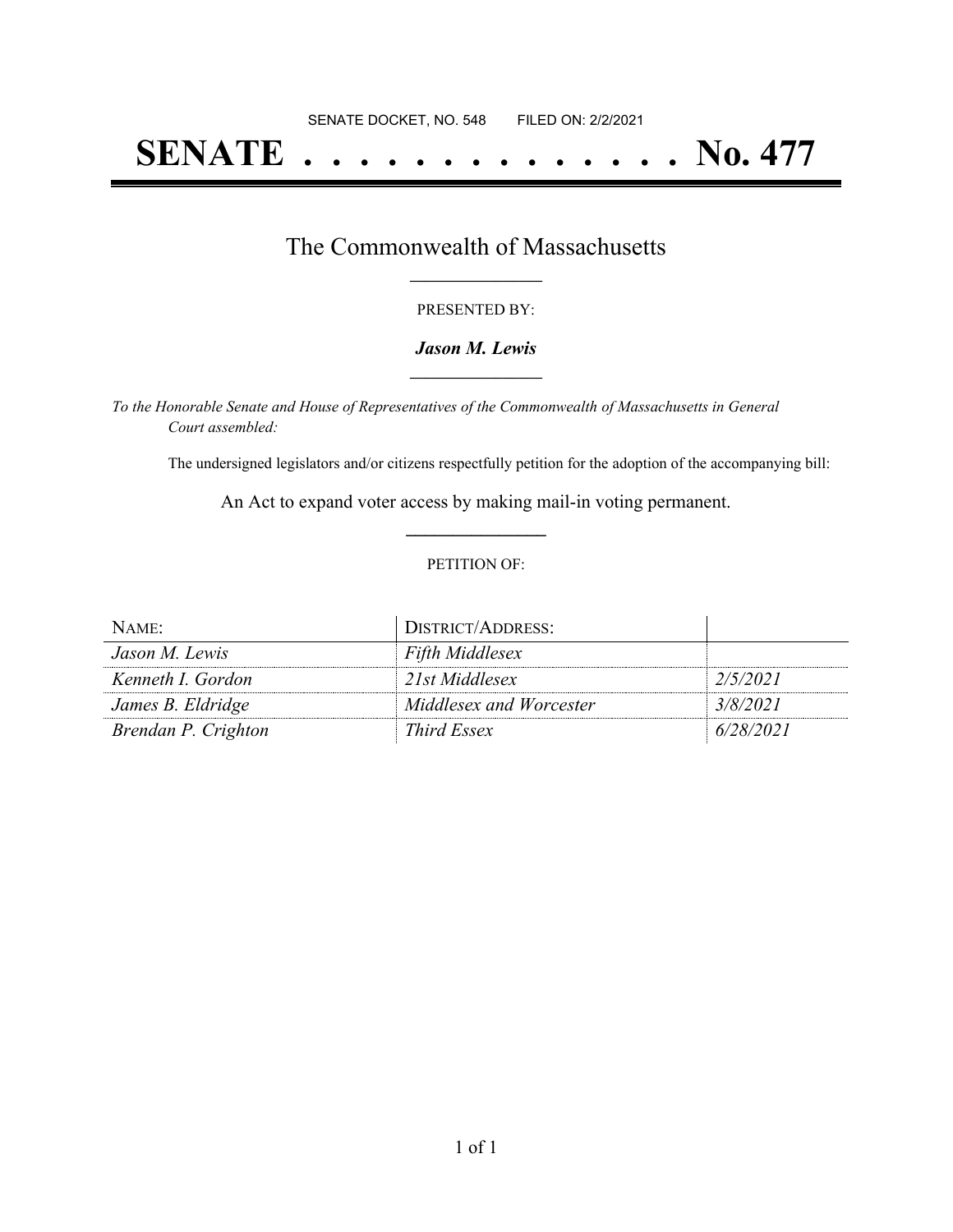# SENATE DOCKET, NO. 548 FILED ON: 2/2/2021 **SENATE . . . . . . . . . . . . . . No. 477**

By Mr. Lewis, a petition (accompanied by bill, Senate, No. 477) of Jason M. Lewis, Kenneth I. Gordon and James B. Eldridge for legislation to expand voter access by making mail-in voting permanent. Election Laws.

## The Commonwealth of Massachusetts

**In the One Hundred and Ninety-Second General Court (2021-2022) \_\_\_\_\_\_\_\_\_\_\_\_\_\_\_**

**\_\_\_\_\_\_\_\_\_\_\_\_\_\_\_**

An Act to expand voter access by making mail-in voting permanent.

Be it enacted by the Senate and House of Representatives in General Court assembled, and by the authority *of the same, as follows:*

1 Section 25b of chapter 54 is hereby amended by striking subsection (b) and inserting in 2 place thereof:-

 (b) Any qualified voter may opt to early vote by mail by filing a request electronically or by mail with their local election official in a form prescribed by the state secretary. Any form of written or electronic communication evidencing a desire to have an early voting ballot be sent for use for voting at an election shall be given the same effect as an application made in the form prescribed by the state secretary. No application shall be deemed to be seasonably filed unless it is received in the office of the city or town clerk or registrars of voters before noon on the last day of the early voting period as prescribed in subsection (c).

10 A voter in receipt of an early voting ballot for any election may complete and return the 11 ballot by: (i) delivering it in person to the office of the appropriate city or town clerk; (ii)